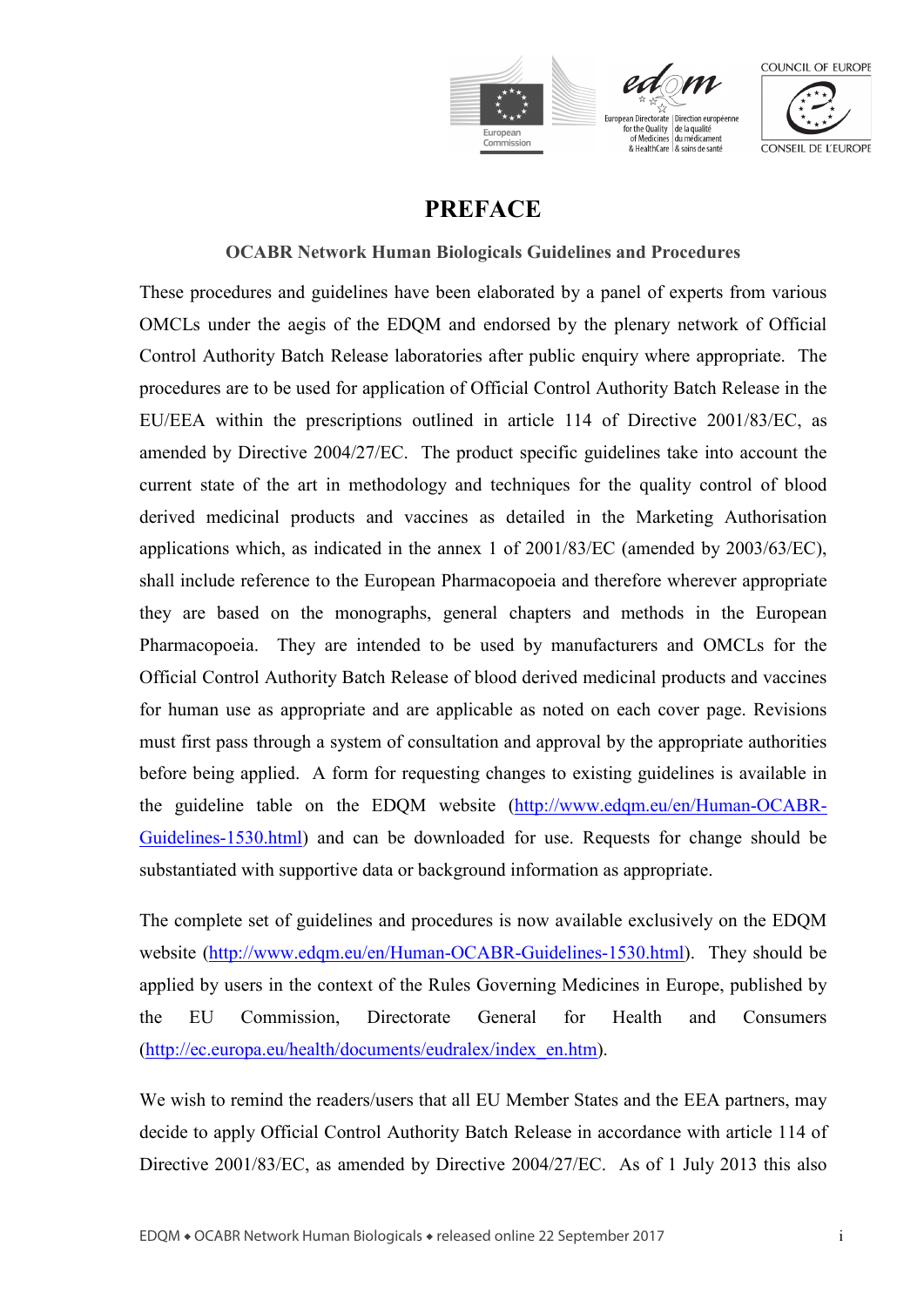includes Croatia. All the procedures and guidelines for the running of OCABR throughout the network apply equally to all Member States and as such, where applied, Official Control Authority Batch Release is mutually recognised throughout the full EU territory.

It is also recalled that since June  $1<sup>st</sup>$ , 2002 any Official Control Authority Batch Release Certificate issued in the EU/EEA for a batch of product released following the procedures and product specific guidelines outlined here will also be valid in Switzerland in application of the Mutual Recognition Agreement (MRA) between that country and the EU (Chapter 15 of Annex 1).

Reciprocally, Official Control Authority Batch Release performed in Switzerland according to their specific procedure and resulting in issue of a Batch Release Certificate with reference to the MRA will be recognised within the EU/EEA. Detailed information can be obtained at www.swissmedic.ch

Furthermore, an Agreement on Conformity Assessment and Acceptance of Industrial Products (ACAA) with Israel came into effect on 19 January 2013. With respect to OCABR this agreement will initially cover the field of human vaccines only. In this context mutual recognition of results obtained through applying the EU regulation, procedures and guidance on OCABR will be applicable between Israel and EU/EEA Member States.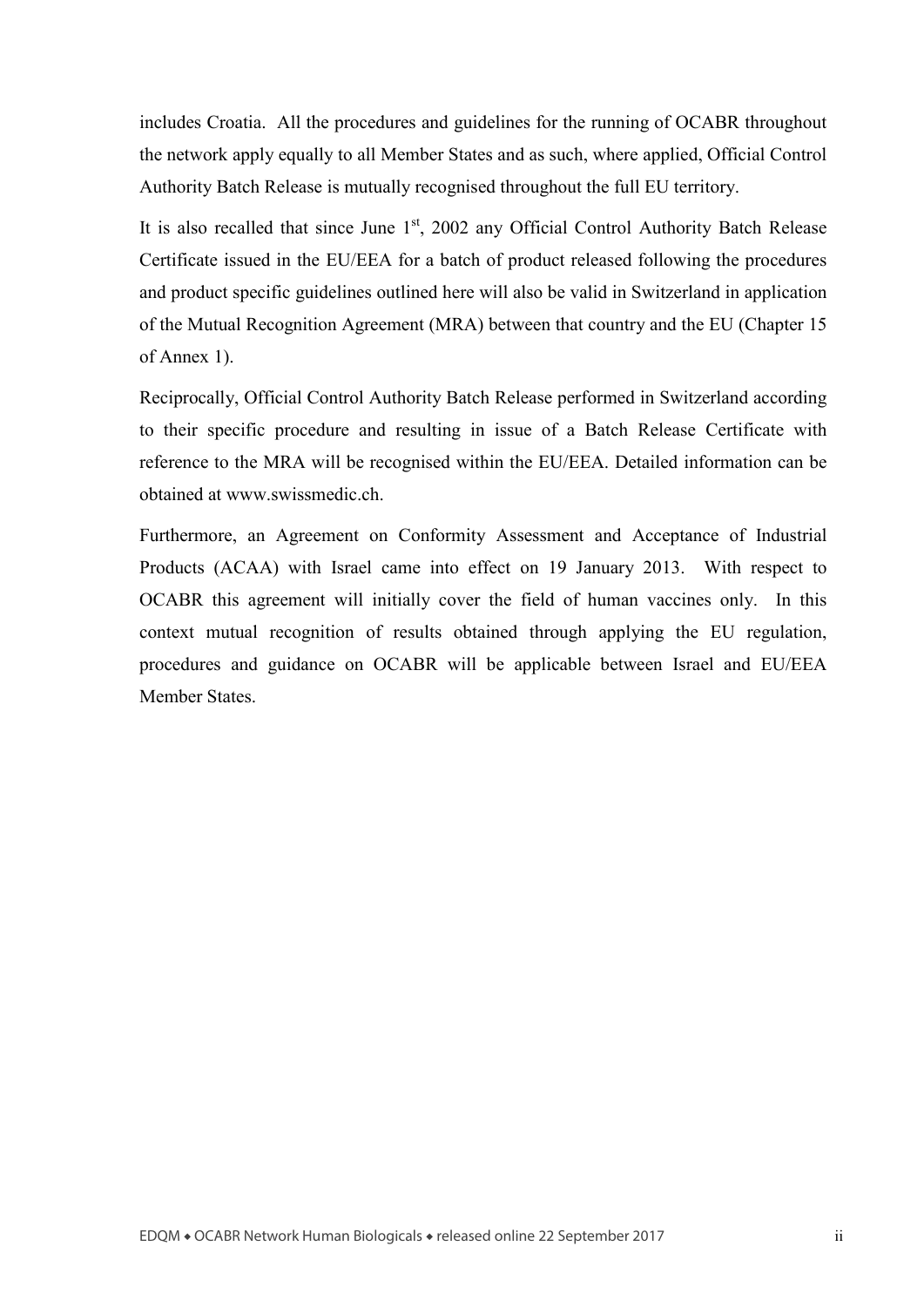# **NOTE TO USERS**

#### **OCABR Network Human Biologicals Guidelines and Procedures**

All guidelines and procedures are now available exclusively on the EDQM website [\(http://www.edqm.eu/en/Human-OCABR-Guidelines-1530.html\)](http://www.edqm.eu/en/Human-OCABR-Guidelines-1530.html). The complete list is presented in a table from which the files may be downloaded. The table indicates the date of entry into force of the relevant document and the last date on which the website was updated in relation to the document. A package containing all of the documents is also available for download at the same location.

The guidelines will be updated on an on-going basis as needed. New and revised versions will be placed on the website within one month of their date of entry into force. Users are encouraged to visit the site regularly to ensure they are using the most recent versions.

Highlights on recent addition and revision updates can be found in the right side bar of the same page.

Each individual guideline is clearly identified on the title page. For continuity and transparency previous guideline names and other editorial information are provided.

## **ADMINISTRATIVE PROCEDURE**

The Administrative Procedure clearly outlines the steps to be followed by OMCLs and MAHs for the application of Official Control Authority Batch Release. It contains a number of annexes with templates for communication between MAHs and OMCLs and between OMCLs.

| Annex I   | Template for a model letter from a competent authority to the marketing authorisation<br>holder as regards official control authority batch release within EC |
|-----------|---------------------------------------------------------------------------------------------------------------------------------------------------------------|
| Annex IIA | EU Official Control Authority Batch Release Certificate For Immunological Products                                                                            |
| Annex IIB | EU Official Control Authority Batch Release Certificate For Medicinal Products Derived<br>From Human Blood Or Plasma                                          |
| Annex IIC | EU Official Control Authority Batch Release Certificate Of Approval For Monovalent Bulk<br>Of Poliomyelitis Vaccine (Oral)                                    |
| Annex IID | EU Official Control Authority Batch Release Certificate Of Approval For Plasma Pools                                                                          |
| Annex IIE | EU Administrative Procedure for the Official Control Authority Batch Release: General<br>Model For Non-Compliance/Failure                                     |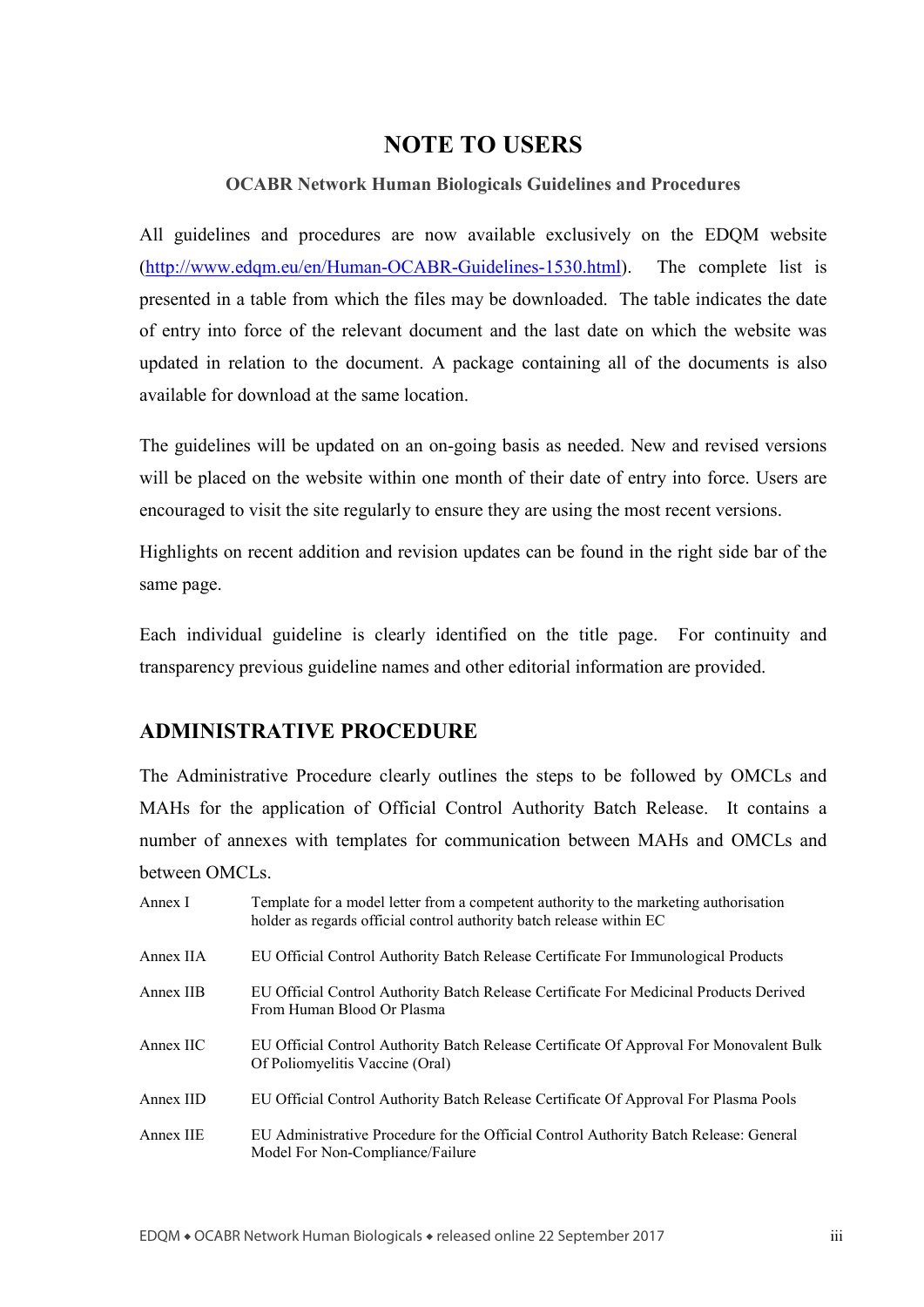| Annex IIF  | EU Official Control Authority Batch Release Certificate For Ancillary Medicinal Products<br>Derived From Human Blood Or Plasma In A Medical Device |
|------------|----------------------------------------------------------------------------------------------------------------------------------------------------|
| Annex IIG  | EU Official Control Authority Batch Release Certificate Of Approval For Monovalent<br>Pneumococcal Polysaccharide Bulk Conjugates                  |
| Annex III  | Contact persons for results & questions concerning EU/EEA Official Control Authority<br><b>Batch Release</b>                                       |
| Annex IV   | Marketing information form, model for manufacturers                                                                                                |
| Annex V    | Model format and content of annual reports for the network for OCABR of human<br>biological medicinal products                                     |
| Annex VI   | Model letter for confidential rapid information exchange with OCABR Network members                                                                |
| Annex VII  | Model letter for batch release procedural information                                                                                              |
| Annex VIII | Notification of Nullification of Certificate                                                                                                       |

Users are reminded that Annex III, the list of official contacts for OCABR, is continuously updated as soon as changes in contact details are made known to EDQM. The most recent contact details for the network of EU/EEA and MRA partners are found separately on the EDQM website [\(http://www.edqm.eu/en/human-biologicals-611.html\)](http://www.edqm.eu/en/human-biologicals-611.html). It is advised to regularly check the update status to ensure that users have the most recent contact details.

## **PRODUCT SPECIFIC GUIDELINES**

Product specific guidelines outline tests to be performed by the OMCL for OCABR and indicate the samples that should be provided by the MAH in order that the testing may be carried out.

The model protocol, present in all guidelines, is provided for use by the manufacturer. It is meant to help ensure complete and harmonised protocol submission. An attempt has been made to list all appropriate production steps and controls as required by the Marketing Authorisation and the relevant monograph(s) of the Ph Eur. It is possible however that a protocol for a specific product may differ in detail from the model provided. The essential point is that all relevant details demonstrating compliance with the Marketing Authorisation and the Ph Eur monograph(s) (where existing) for a particular product should be given in the protocol submitted by the manufacturer. This is explained clearly in section 3 of all guidelines.